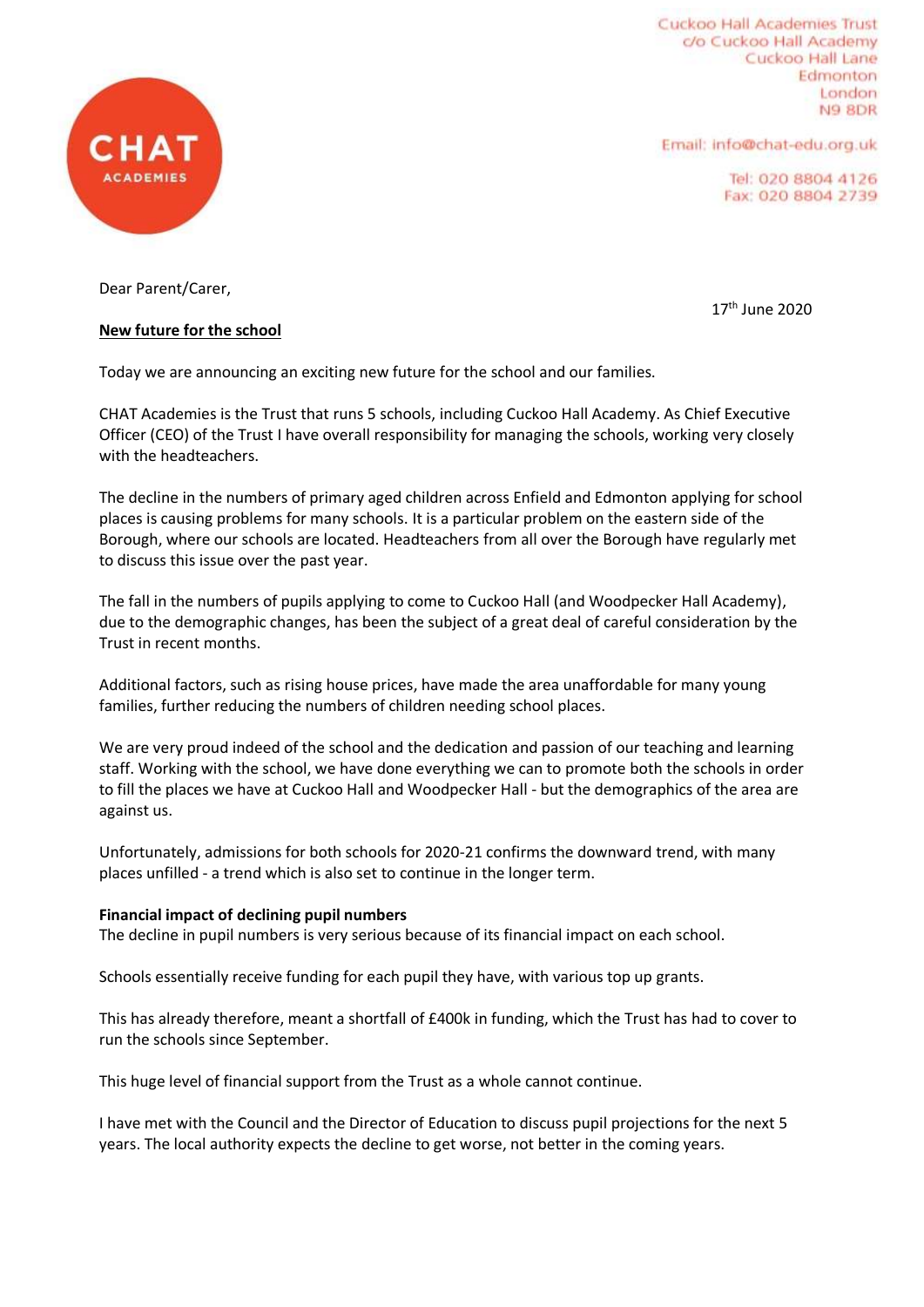#### **New opportunity**

This does however, also provide us with a great opportunity, and we have looked at what we could do to secure the future of schooling on the site.

Our Board of Trustees has considered and discussed various options.

The agreed option is to start the amalgamation of Cuckoo Hall and Woodpecker Hall. This would bring the two schools together to create a new school. This process would start with a single leadership team being established across both schools from September 2020.

#### *The plan is to create a single, new school on the site with four forms of entry.*

Amalgamation will produce significant savings, which will make the new school sustainable in the long term, to ensure that we can provide the best possible education to the children in our community.

We are also considering plans for a new school construction to be added to the Woodpecker Hall buildings to sustain four forms of entry.

This would be financed by releasing some of the land we own on the overall site for sale, bringing to the area new state of the art teaching and learning facilities. The longer term plan includes the development of much needed affordable housing and valuable new community amenities.

In the event that this project did not go ahead, we would still need to amalgamate the schools and make better use of both sets of buildings and work within a sustainable budget.

We envisage that most staff will not be affected by the changes: the reduction in posts will be kept to a minimum.

#### **What happens now?**

There are legal requirements relating to consulting with any staff who may be affected. The overwhelming majority of staff in both schools will not be affected by these proposals.

As stated, the first phase of the amalgamation will be a single leadership team being established for both schools in the coming months.

This will result in one headteacher for both schools and a reduction of some senior leaders across the two schools.

I know some of you will ask if we can wait until there is a resolution, for example, to what is happening with Covid-19.

The truth is that unfortunately, we do not know when that will occur. Critically, we have to do what is best for our families and community by taking action, addressing the very serious financial position, and planning for the future now.

*Covid-19 makes it even more imperative that we invest every possible pound that we can in the education of our children, as they will face needing to overcome even greater hurdles following this pandemic.*

Our mission as a Trust is to provide outstanding education and life changing opportunities for all our children. Moving forward, amalgamating the two schools will help us achieve this goal.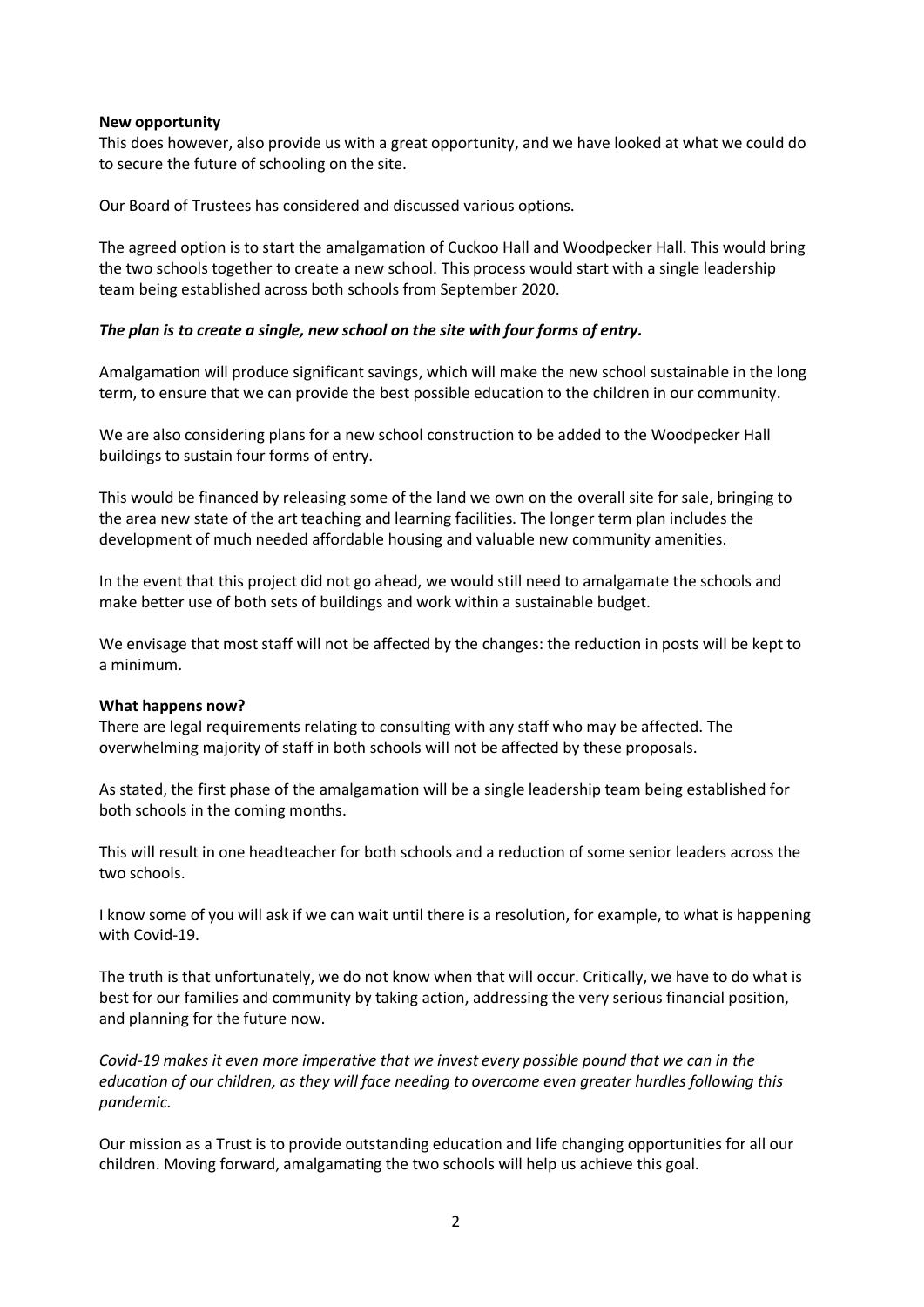I must emphasise that the status quo option of running two separate primary schools, Cuckoo Hall and Woodpecker Hall, just a few metres apart from each other, is simply unsustainable.

Avoiding taking action now would be letting our families and staff down and critically failing in our duty to the children of our community.

There will also be a chance for parents to let us know their views, ideas and suggestions for the opportunities provided by amalgamation in shaping the new school ahead. We will be making a further announcement about how we will do this.

I will keep you regularly updated in the weeks and months ahead.

Yours faithfully,

Marino Charalambous Chief Executive Officer

## **Questions and Answers**

#### **Q: What does amalgamation actually mean?**

A: Amalgamation means bringing the two schools together to create a new school. This process would start with a single leadership team being established across both schools from September 2020. Eventually, the school would have a new name.

#### **Q: Is the decline in numbers just a problem for our school?**

A: No: There is a major decline in the numbers of primary aged children across Enfield and Edmonton applying for school places which is causing problems for many schools. It is a particular problem on the eastern side of the Borough, where our schools are located. Headteachers from all over the Borough have regularly met to discuss this issue over the past year.

**Q: We are very happy with the school. Why can't the situation stay the same, with both schools just using less classrooms in the schools, with smaller class sizes, to cope with the declining numbers?** A: Doing nothing is not an option. Running two separate primary schools, just a few metres apart from each other, is simply unsustainable. There is already a shortfall in funding of £400,000. Schools are very largely funded on the basis of how many pupils they have. The fewer the pupils, the fewer the numbers of staff that can be afforded. The local area can no longer sustain 6 forms of entry each year that is 180 children. Pupil numbers have been in decline for the last 3 years in Enfield and this has had an impact our schools.

#### **Q: Why can't the Trust continue to make up the difference in funding?**

A: At £400,000 per year, and with that set to increase further, this is not an option. It is also not necessary with the plan that we are putting forward for the future. Covid-19 makes it even more imperative that we invest every possible pound that we can in the education of our children as they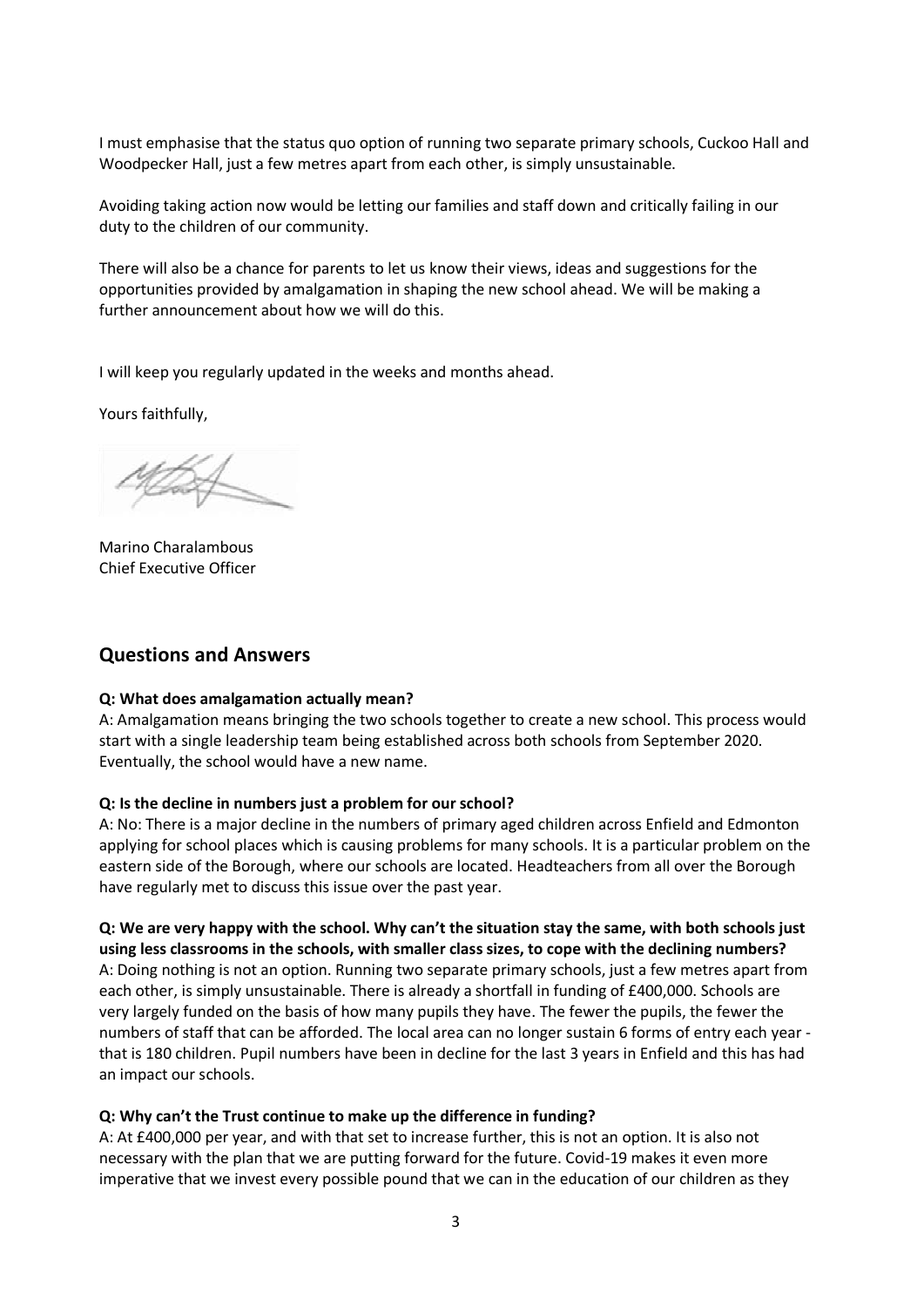will face needing to overcome even greater hurdles following this pandemic. Avoiding taking action now would be letting our families and staff down and critically failing in our duty to the children of our community.

# **Q: If the school wasn't part of a Trust couldn't we just ignore this, get by and see if the numbers pick up?**

A: A standalone school in these circumstances would face needing to make significant cuts to teaching jobs over the next few years and would have far less room for flexibility that we have as Trust. The Borough pupil projections show significant decline continuing over the next 5 years. Being part of a Trust - a family of local schools - means that we can get through this challenging period because of the combined resources that we have. It has allowed us to try and improve pupil numbers over the past two years, as well as providing the time and space to pause and reflect on what is the best solution for the future. The Trust also has the capability and the resources to put in place a plan to ensure children in our community will continue to have a great school to go to through an amalgamation project of the type we have proposed.

# **Q: Is this really the right time to be making such changes when we are in the middle of the Covid-19 crisis?**

A: Yes. Avoiding taking action now, would be letting our families and staff down and critically failing in our duty to the children of our community. Covid-19 makes it even more imperative that we invest every possible pound that we can in the education of our children as they will face needing to overcome even greater hurdles following this pandemic. A £400,000 deficit is not sustainable and will impact on the children's learning because we will be able to afford less and less teachers and resources. Amalgamation, in carefully considered and managed stages, provides an ambitious but viable solution and one that will help us to meet our mission to provide the children in our care with the best possible educational chances at this critical stage of their lives.

## **Q: Did you consider options other than amalgamation?**

A: Yes. The fall in the numbers of pupils applying to come to Cuckoo Hall (and Woodpecker Hall Academy), due to the demographic changes, has been the subject of a great deal of careful consideration by the Trust in recent months. We believe amalgamation is the best option for the future. It will create a single, sustainable new school on the site for the next decade, with four forms of entry, and with great teaching and learning resources for the children. Our mission as a Trust is to provide outstanding education and life changing opportunities for all our children. Moving forward, amalgamating the two schools will help us achieve this goal.

## **Q: Does this mean the school is closing and I will have to find another school for my child?**

A: No. Your child will continue to attend either Cuckoo Hall or Woodpecker Hall as usual. When we get to the stage of making better use of the buildings in both schools, different classrooms and study areas may be used. Over the next 12 months, as a family, you will notice minimal changes.

## **Q: Will I need to buy a new uniform for the amalgamated school?**

A: No. There will be no uniform changes for the foreseeable future.

## **Q: How do we know the numbers of children needing school places won't rise? I am always reading in the news that more school places are needed.**

A: The numbers of children needing primary school places varies from area to area and changes over time. Numbers will also fluctuate due to a range of different factors, some of them specific to the local area. Admissions for both schools for 2020-21 confirms the downward trend, with many places unfilled. The two schools became very popular and grew in recent years, attracting 6 forms of entry each year between them – around 180 children – as local demand grew. Some of our families may